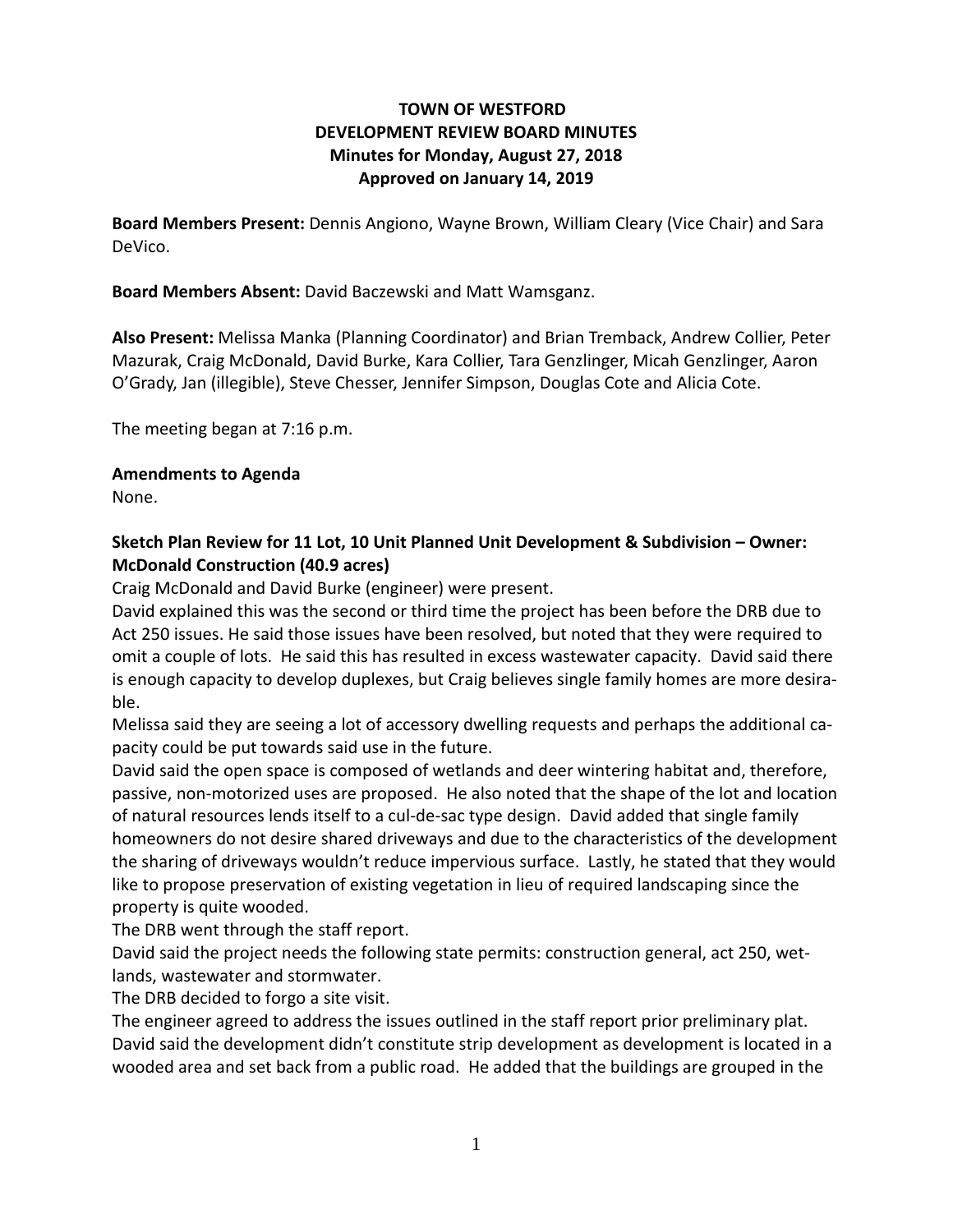most developable area on the parcel and are surrounded by natural resources that will be preserved within the open space.

The DRB agreed that pedestrian paths and/or sidewalks were not suitable or necessary in this development.

David stated development will be located to work with existing topography so the least amount of earth disturbance occurs.

David said the open space area will be passive use only as Act 250 has required the area be preserved as a deer wintering yard.

The DRB said building envelopes will need to exclude the WRO.

David said his client may request a fire pond waiver. He said construction of a fire pond would be difficult due to the presence of wetlands and sandy soils. He added that there are a number of dry hydrants within a two mile radius.

David said two cars will be able to park in the driveways and he does not feel actual spaces need to be shown on the plans.

The DRB said steep slopes and ledge outcroppings located within building envelopes will need to be depicted on the plans.

The meeting was opened to the public.

The Cotes said that project's well isolation areas extend onto their property which has prohibited them from replacing their failing septic system.

David said the wastewater plans will need to be amended, but wells are generally in the same location as originally approved by ANR. He said abutters will be notified if isolation areas extend onto their property, but the State has a first come first serve policy.

The Cotes said their replacement wastetwaer system will need to be redesigned due to this development's impact on their property.

David said he would look into the issue and see if he can resolve the matter by making further adjustments.

## **Sketch Plan Review for 5 Lot, 4 Unit Planned Unit Development & Subdivision – Owner: Upper 23 LLC (21.85 acres)**

Jake Smith and Peter Mazurak (engineer) were present.

Peter began by stating the proposal would create four units on individual lots, if necessary, with all lots sharing the open space.

The DRB went through the staff report.

The DRB discussed the theoretical density plan at length and agreed it failed to prove four conventional lots conforming to standard were possible.

The engineer and applicant stated they would revise the theoretical density plan for the DRB. The DRB then went through the remainder of the staff report and noted that the sketch plan would need to be revised in order to conform to the regulations. The DRB further stated that they would like to conduct a site visit of the property.

The meeting was opened to the public.

Jessica Simpson asked how stormwater from this development will impact and/or be connected to the original subdivision's stormwater infrastructure and permit. She noted that the original subdivision's stormwater permit expired and is out of compliance.

The Colliers asked if development could be more spread out and if landscaping and buffers